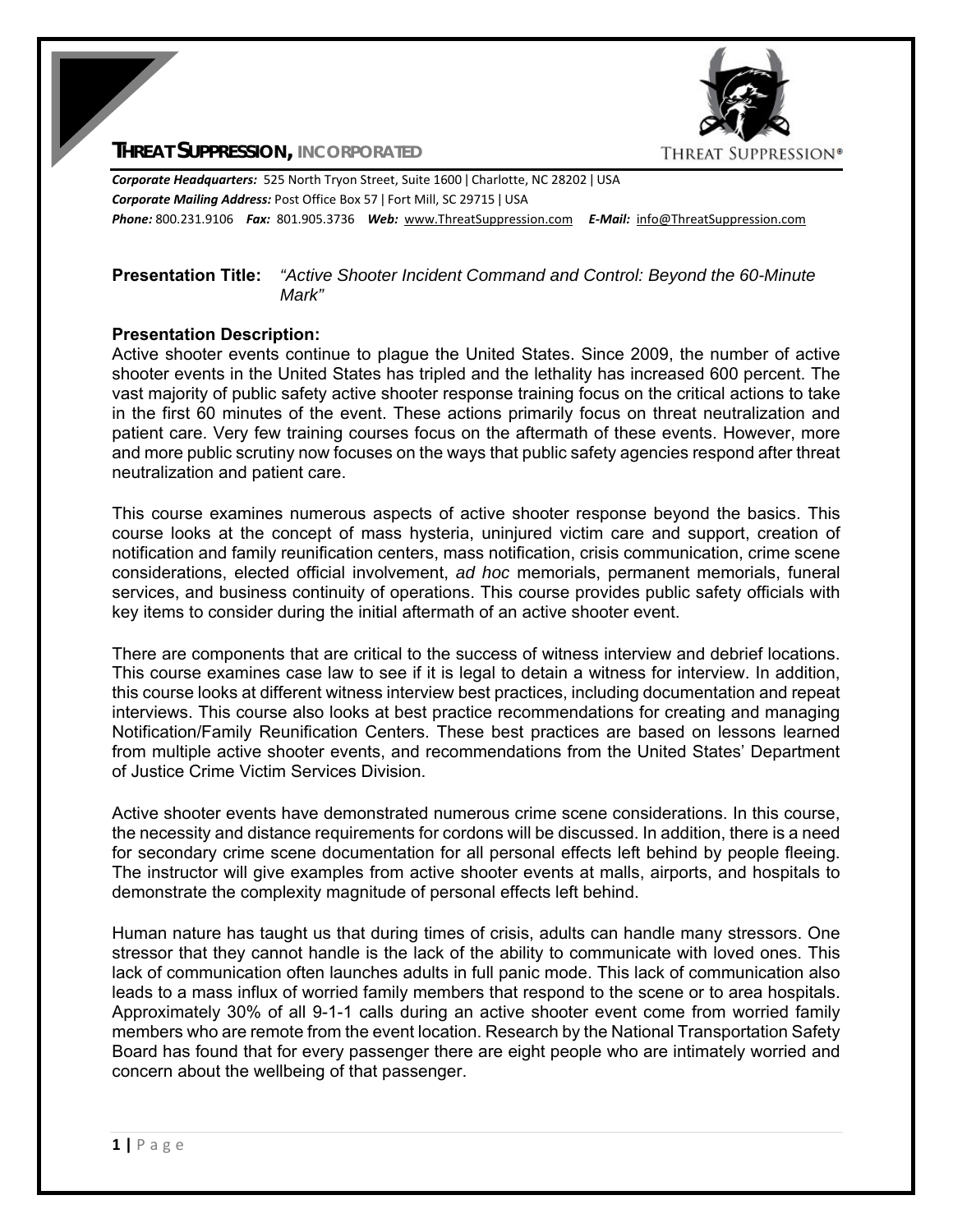There are many considerations involving the location of the shooting after the event. After many significant active shooter events, the locations have either undergone extensive renovations or were demolished. However, there are numerous considerations when deciding what to do with a location after an event. In many cases, the families of the decedents and the families of the survivors will have conflicting requests for the location.

Active shooter events have created lasting psychological damage. Universally, every location that had an event said they were grossly unprepared for the immediate response of trained crisis mental health counselors. In addition, the psychological damage can last for years, with some locations, such as Virginia Tech, establishing a permanent Office of Victim Recovery and Support. Numerous missteps by public safety commanders and local government officials have resulted in significantly more psychological damage than necessary. In some events, the survivors have stated local government officials caused more psychological damage than the event itself.

Sentinel active shooter events also spawn truthers and hoaxers. Truthers believe an event happened, but do not believe the official explanation. Hoaxers do not believe an event ever happened. In nearly all cases, hoaxers believe the events were staged by the federal government to further a political agenda. This course will teach commanders and government officials how to curtail the truther and hoaxer movement. In many cases, well intended actions by government officials simply fed into the truther and hoaxer movement. In all cases, the victim's families were relentlessly pursued and harassed by truthers and hoaxers.

Active shooter events cause economic disasters. After the 2007 shooting at Virginia Tech, the university had to pay more than \$40 million for safety and security upgrades, lawsuit payouts, renovations, legal expenses, survivors care, and much more. The City of Orlando paid more than \$25 million just for the investigation of the Pulse Nightclub shooting. The medical bills for the Pulse Nightclub victims are estimated to exceed \$390 million. The medical bills for the Route 91 shooting in Las Vegas are estimated to exceed \$600 million. The total cost of the Route 91 shooting is estimated to exceed \$3 billion.

In the wake of mass shootings, companies are quick to peddle safety and security products to the business or school where the event happened. In many cases, these companies offer free products in exchange for using the disaster as a promotional tool for their company. In addition, many of the security products currently available actually decrease safety and security. More than 95% of the current security products for doors violate a major federal law. This course will talk about some of the issues to consider when purchasing safety and security products.